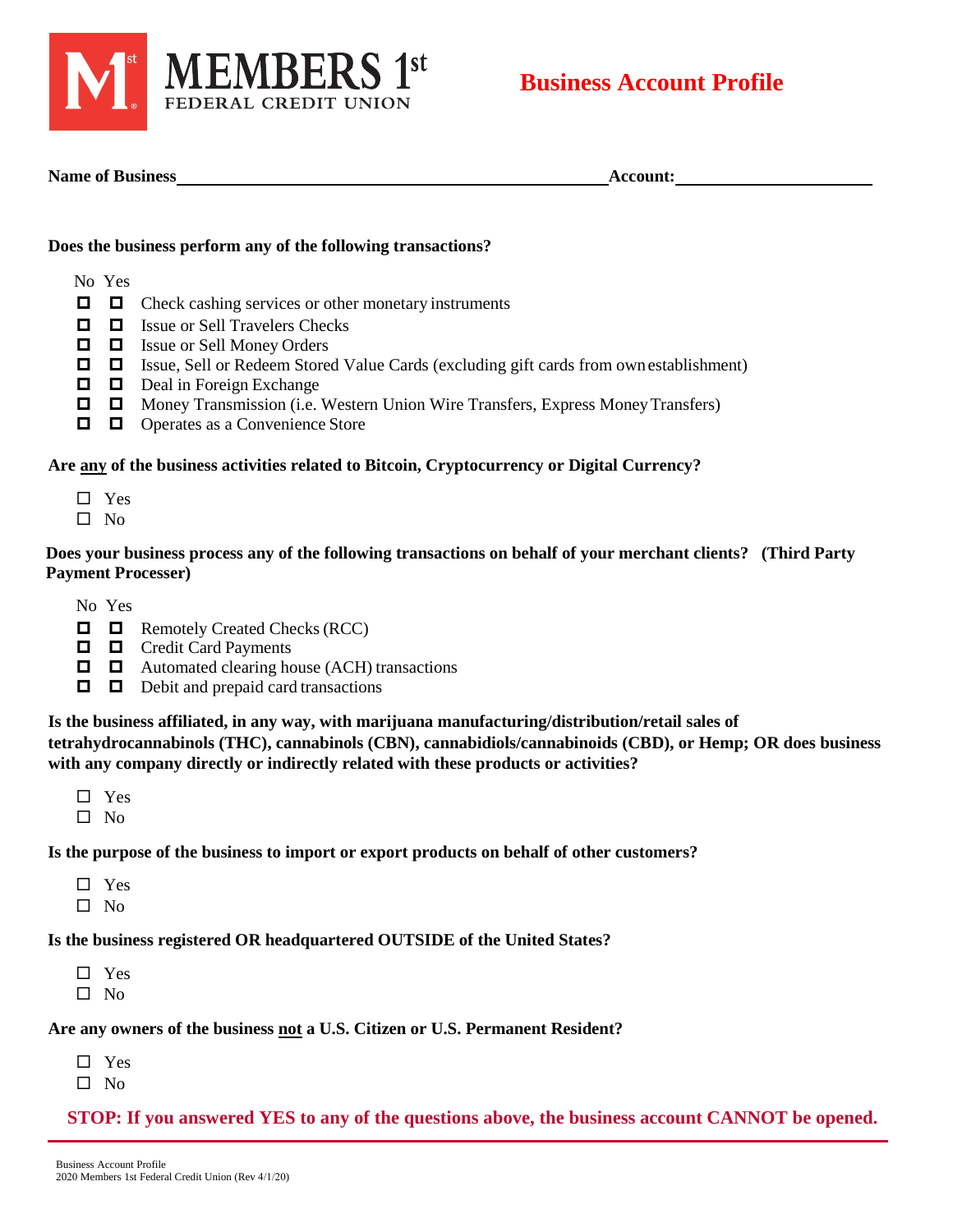**Is this a full-time business venture?** 

□ Yes

 $\square$  No

**How many people are employed by the business?**

**Please provide a list of all parties who have less than 20% ownership interest in the business. Include Full Name & Occupation. (***Not applicable if the business is a Sole Proprietorship, Organization, or Non-Profit)*

**How many owners own less than 20%? \_\_\_\_** 

| <b>First Name</b> | M.I. | <b>Last Name</b> | <b>Primary Occupation</b> |
|-------------------|------|------------------|---------------------------|
|                   |      |                  |                           |
|                   |      |                  |                           |
|                   |      |                  |                           |
|                   |      |                  |                           |
|                   |      |                  |                           |
|                   |      |                  |                           |

**A Politically Exposed Person is an individual who is entrusted with prominent public functions such as heads of state government or other public offices, politicians, judicial or military officials.**

**Are any owners considered a Politically Exposed Person (PEP) or has any business or personal relation to a PEP, foreign or domestic?** 

- $\Box$  Yes (If yes, complete the following Name of Owner(s).)
- $\square$  No

**Name of Owner(s)**

**How many business locations do you have (including headquarters/home office/rental property) and provide physical address(s) for each? If there is only one location, and it will be listed as the physical address of the business, simply enter "same as on application".** Number of Locations:

| Location # | <b>Address</b> |
|------------|----------------|
|            |                |
|            |                |
|            |                |
|            |                |
|            |                |
|            |                |
|            |                |
|            |                |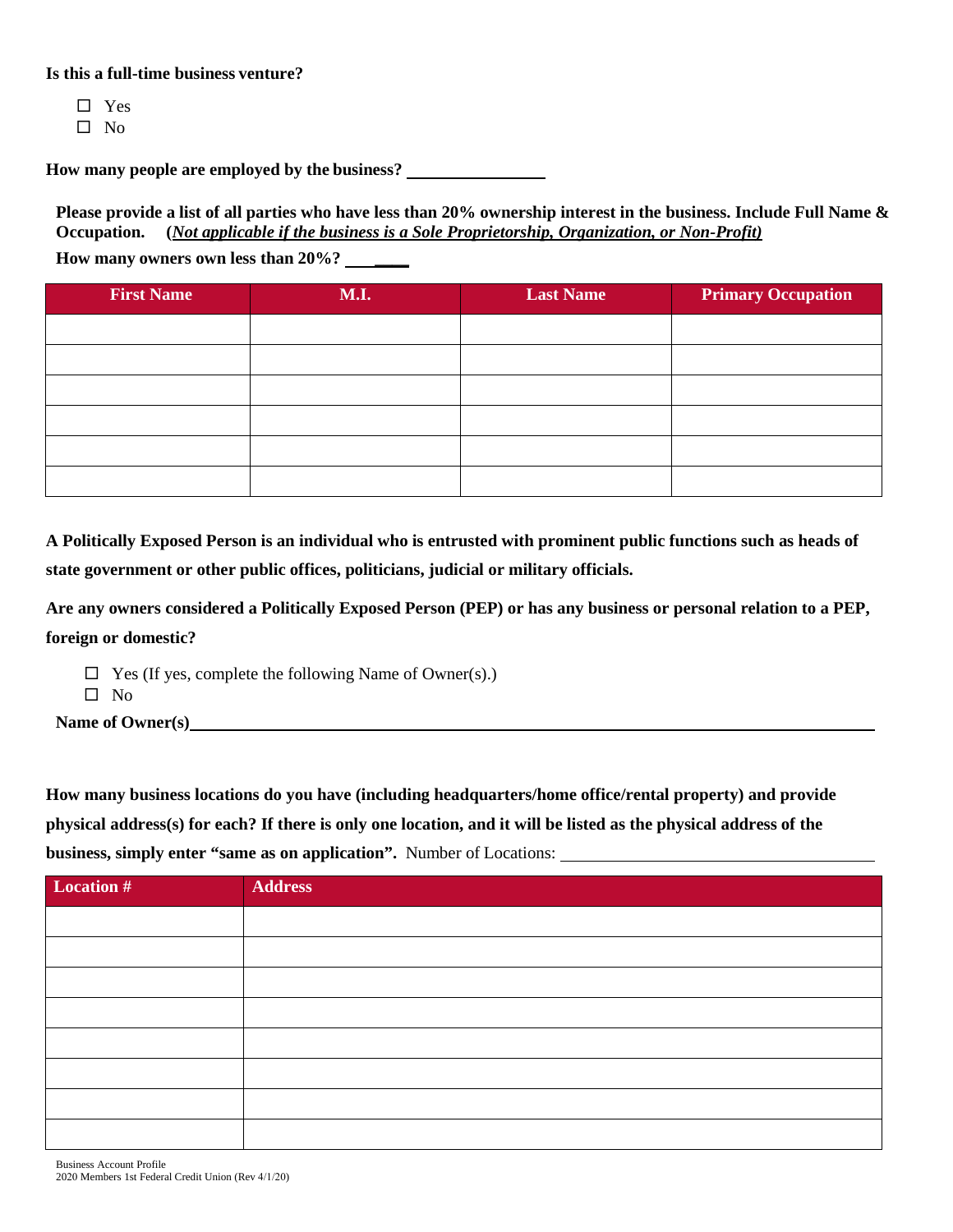**Is your business a non-profit Organization, Corporation or LLC? (***If the business is a Sole Proprietorship, Corporation (for profit) or LLC (for profit) – check "No")*

 $\Box$  Yes (If yes, the following 4 questions need to be completed.)

 $\square$  No

**Provide a description of who is served by the non-profit organization.**

**What is the source of funding for the account (i.e. donor base)? Include a description.** 

**Provide a description of the beneficiaries who receive the funds from the organization?** 

**Does your organization have any affiliations with other organizations, governments or groups? If yes, please provide names of organizations.** 

**Provide a detailed description of your business to include the products and services you offer.** 

**Does your business sell products & services via the internet or social media?**

- □ Yes
- $\square$  No

**Please provide the website, storefront, username or social media URL:**

**Does your business or non-profit have a website or social media page?**

 $\Box$  Yes (If yes, please provide the address below.)

 $\Box$  No

**Please provide the website or social media URL:**

#### **Where are the business' customers primarily located?**

- $\square$  Pennsylvania
- $\Box$  National (across United States)
- $\square$  International
- $\Box$  All of the above

## **Is more than 50% of business' income derived from cash sales/provided services?**

- □ Yes
- $\Box$  No

# **Is the business registered in any State to operate small games of chance?**

- □ Yes
- $\Box$  No

**Please provide your 6-digit NAICS/Industry Code, if known.**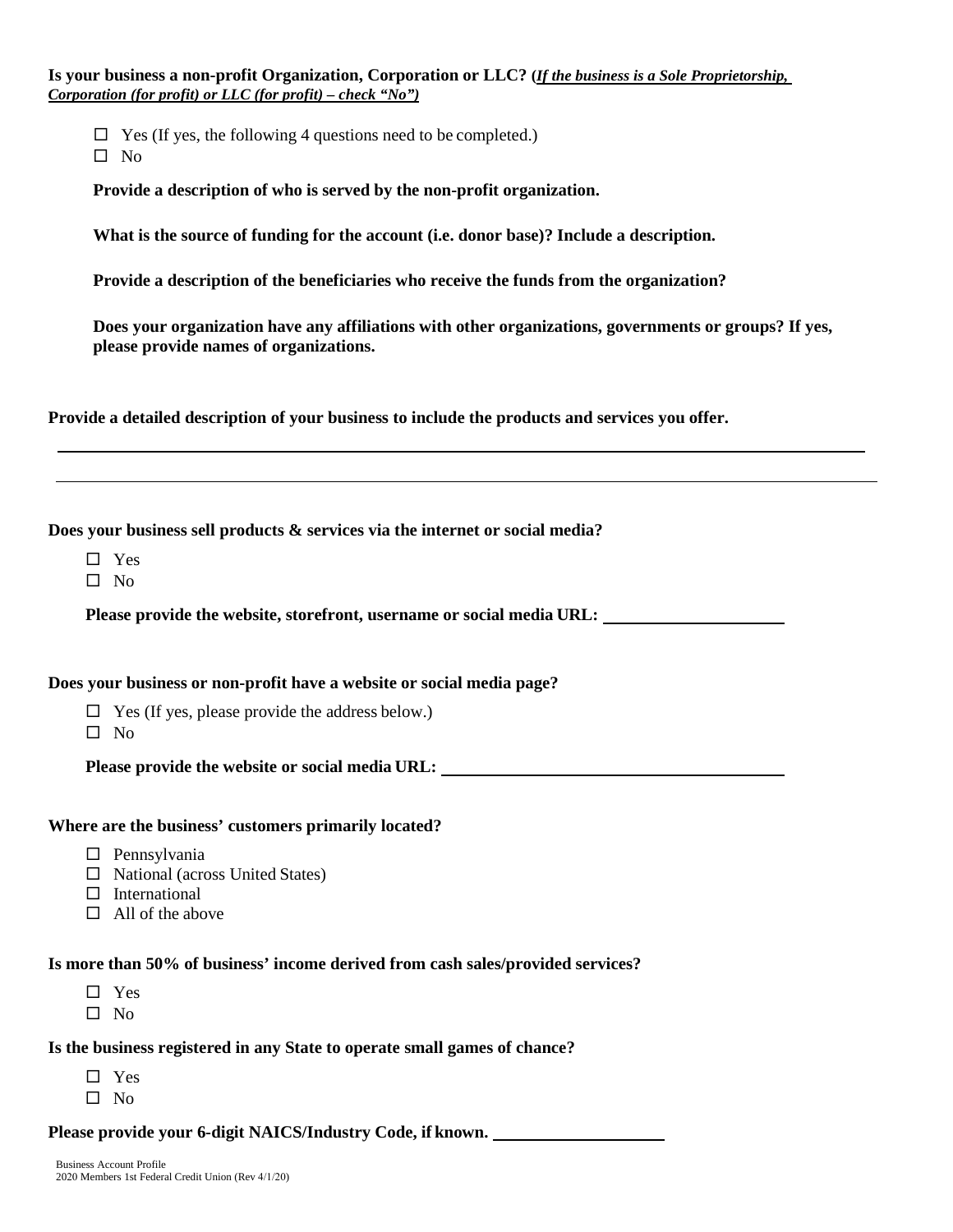#### **Does the business intend to conduct any international transactions?**

- $\Box$  Yes (If yes, the following questions need to be completed.)
- $\Box$  No

**What countries will be involved in these transactions?**

**What is the purpose of the international activity?** 

#### **Does the business own, lease or maintain any ATMs?**

 $\Box$  Yes (If yes, the following questions need to be completed.)

 $\square$  No

#### **Who is the owner of the ATM(s)?**

- $\square$  Business
- Leased from Third Party (please provide name)
- $\Box$  Other (please provide name)  $\Box$

#### **How many ATM locations?**

#### **What is the source of cash used to replenish the ATM(s)?**

Another Financial Institution (please provide name)

- Armored Car Service (please provide name)
- $\Box$  Other

## **Members 1st will ask the business owner to complete a Privately-Owned Automated Teller Machine (ATM)**

#### **Questionnaire for each ATM location and provide documentation for their ATM within 15 days from account**

#### **opening to include but not limited to the following:**

- ISO Agreement
- Purchase or Sales Agreements
- Lease Agreements
- Third Party Service Agreements
- ATM Provider Contract
- ATM Servicer Contracts (i.e. Armored Car Agreement)
- Prior Bank Statements showing activity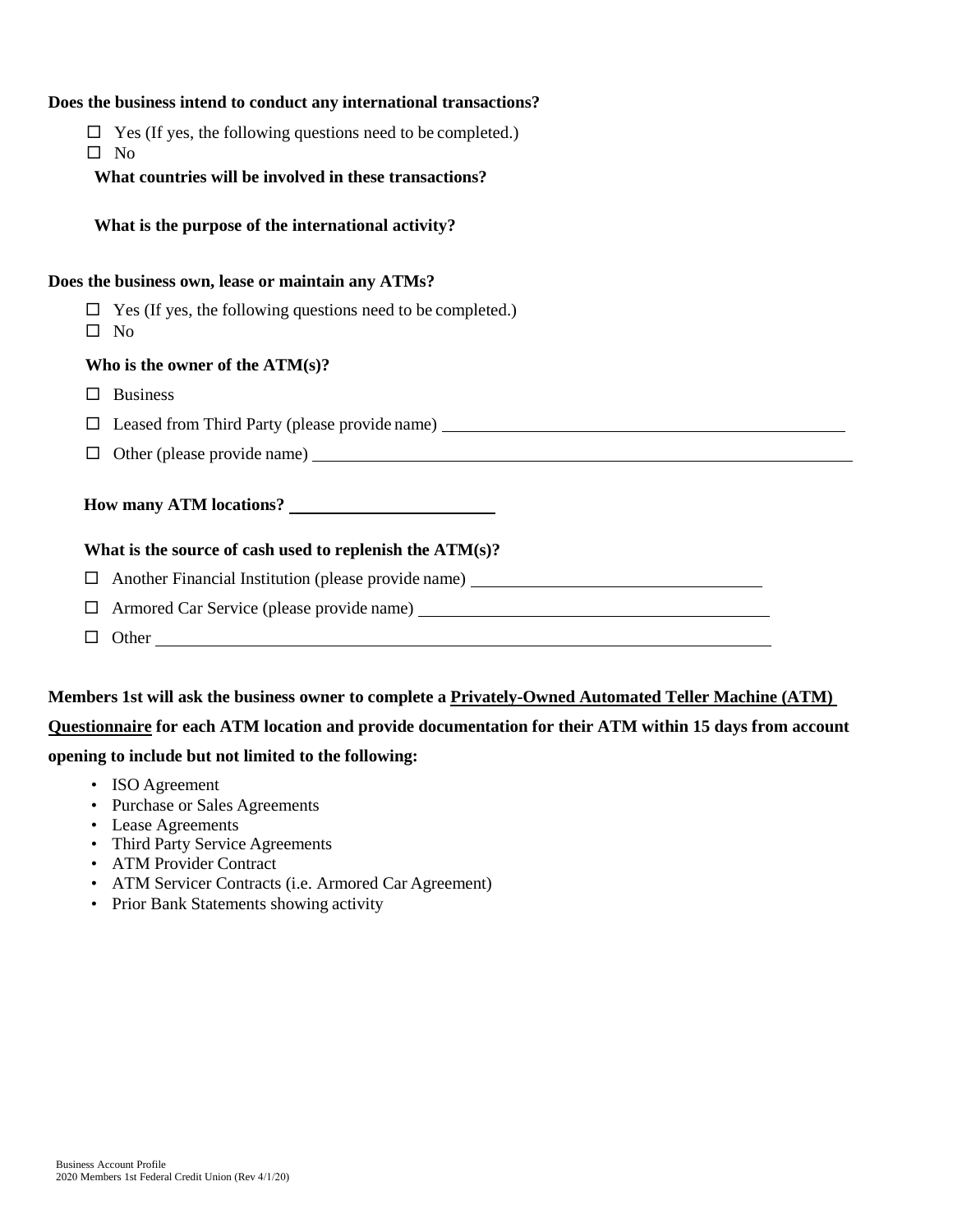# **Business Account Profile - Instructions**

*Answers to the questions on the Business Account Profile Form are required to assist the credit union in complying with both The Bank Secrecy Act and The USA PATRIOT Act. Explain to the business member that if they provide information later determined to be inaccurate, Members 1st FCU reserves the right to take action that may include account suspension or termination.* 

## **Does the business perform any of the following transactions?**

- Check cashing services or other monetary instruments
- Issue or Sell Travelers Checks
- Issue or Sell Money Orders
- Issue, Sell or Redeem Stored Value Cards (excluding gift cards from ownestablishment)
- Deal in Foreign Exchange
- Money Transmission (Western Union Wire Transfers, Express Money Transfers)
- Operates as a Convenience Stores (A small store that stocks a range of everyday items such as groceries, snack foods, candy, toiletries, soft drinks, tobacco products, and newspapers.)

Businesses that perform the above transactions/services are **not** eligible for membership in accordance with Members 1st Board Policy.

#### **Are any of the business activities related to Bitcoin, Cryptocurrency or Digital Currency?**

Businesses whose activities are related to Bitcoin, Cryptocurrency or Digital Currency are **not** eligible in accordance with Members 1st Board Policy. Virtual/Digital currency is an internet based medium of exchange i.e. wallet providers, bitcoin exchange, payment service providers, venture capital, mining pools, cloud mining, peer to peer lending, exchange-traded funds, over the counter trading, gambling, micro-payments, affiliates and prediction markets. It is distinct from physical currency such as banknotes and coins and is not backed by any country's central bank or government. It can be traded for goods or services with vendors who accept virtual/digital as payment.

#### **Does your business process any of the following transactions on behalf of your merchant clients**? (Third Party Payment Processer)

Third party payment processors often use their bank accounts to conduct payment processing for their merchant clients. The credit union does not have a direct relationship with the merchant. Third-Party Processors are not eligible for membership in accordance with Members 1st Board Policy.

**Is the business affiliated, in any way, with marijuana manufacturing/distribution/retail sales of tetrahydrocannabinols (THC), cannabinols (CBN), cannabidiols/cannabinoids (CBD), or Hemp; OR does business with any company directly or indirectly related with the products or activities?**  Businesses affiliated, in any way, with marijuana, tetrahydrocannabinols (THC), cannabinols (CBN), cannabidiols/cannabinoids (CBD) or Hemp manufacturing/distribution/retail sales are **not** eligible for membership in accordance with Members 1st Board Policy. This includes but is not limited to: Growing, Transporting, Distributing, Retail Sales.

#### **Is the purpose of the business to import or export products on behalf of other customers?**

Businesses that exist to provide import/export services are **not** eligible for membership in accordance with Members 1st Board Policy. This does not include businesses that may periodically import or export products for their own retail sales.

#### **Is the business registered OR headquartered OUTSIDE of the United States?**

Businesses registered or headquartered outside of the United States are **not** eligible for membership in accordance with Members 1st Board Policy.

#### **Are any owners of the business not a U.S. Citizen or U.S. Permanent Resident?**

Businesses whose ownership includes a non-U.S. Citizen or non-U.S. Permanent Resident are **not** eligible for membership in accordance with Members 1st Board Policy.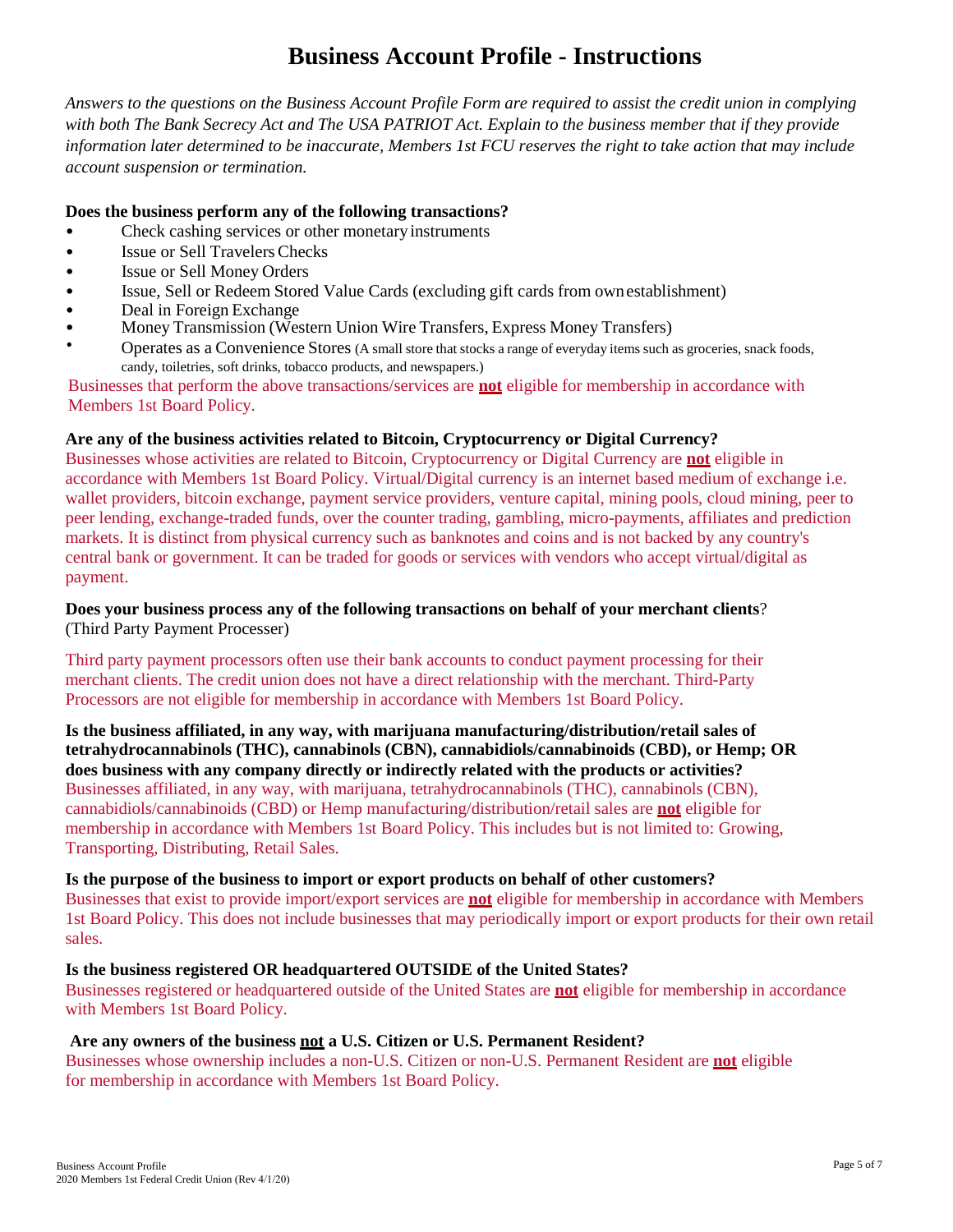#### **Is this a full-time business venture?**

Does the business owner operate this business as a full-time endeavor?

#### **How many people are employed by the business?**

What is the total number of people the business employs?

#### **Please provide a list of all parties who own less than 20% ownership interest in the business. Include Full Name & Occupation. How many owners own less than 20%?**

Indicate the number of parties who have an ownership interest in the business less than 20%, ownership interest 20% or greater will be shown on the *Certificate of Beneficial Owner*. List all persons who have a legal claim in the company, regardless of the percentage of ownership or the extent of their involvement in the business (i.e., silent partner). Provide their full legal name and primary occupation. Please be aware that an owner may have a different primary occupation than that related to their association with the business. *(Example: Mary Smith owns 20% of Beach Rentals LLC; however, her full-time job is a stockbroker)*. There will be no owners for Non-Profit Corporations, Organizations or Public Fund Accounts.

#### **Are any owners considered a Politically Exposed Person (PEP) or has any business or personal relationship to a PEP, foreign or domestic?**

A Politically Exposed Person is an individual who is entrusted with a prominent public function such as heads of state government or other public offices, politicians, judicial or military officials. List the full name of the owner(s) who is a PEP.

## **How many business locations do you have (including headquarters/home office/rental property) and provide physical address(s) for each?** *If there is only one location, and it will be listed as the physical address of the business, simply enter "same as on application".*

List the physical address for each location, including any subsidiary locations or rental properties.

# **Is your business a non-profit Organization, Corporation or LLC? (***if the business is a Sole Proprietorship,*

*Corporation (for profit) or LLC (for profit) – check "No"* 

If the business is a non-profit organization the following questions need to be completed:

#### **Provide a description of who is served by the non-profit organization.**

**What is the source of funding for the account (i.e. donor base)? Include a description.** 

**Provide a description of the beneficiaries who receive the funds from the organization.** 

**Does your organization have any affiliations with other organizations, governments or** 

**groups?**

#### **Provide a detailed description of your business to include products and services your business offers.**

Provide a detailed description of the business. The description must include the products or services provided by the business; the individuals or entities who use the products or services; how the products or services are sold or provided.

#### **Does your business sell products & services via the internet or social media?**

Selling products and services via the internet includes listing them on the business' site or any third-party site such as Amazon, eBay, etc.

#### **Please provide the website URL**

Provide the business' website or social media address.